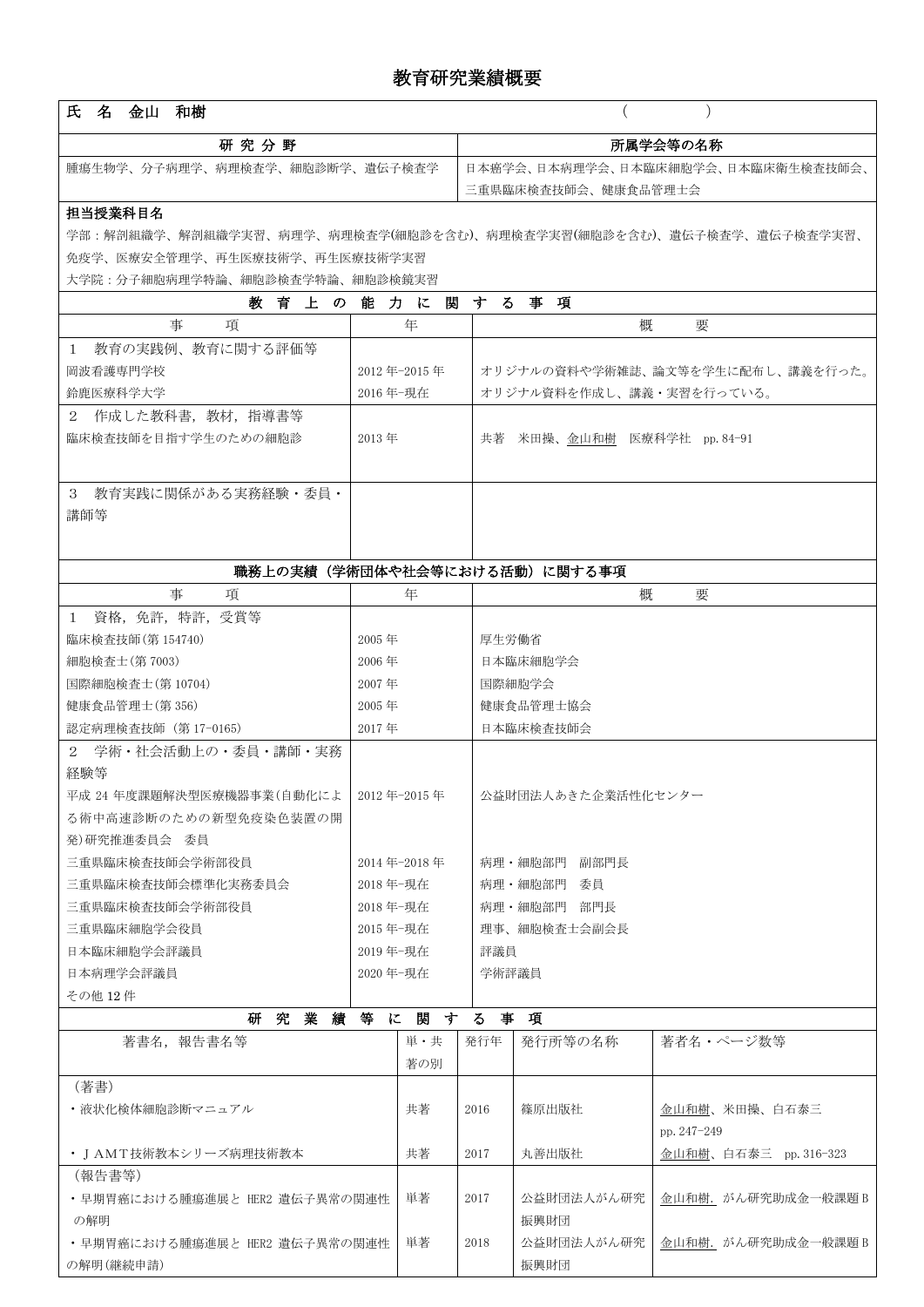| 学術論文                                                                                                                            |  | 発表者名                             |                                                | 発表誌名·巻·ページ·発表年等                                       |
|---------------------------------------------------------------------------------------------------------------------------------|--|----------------------------------|------------------------------------------------|-------------------------------------------------------|
| 学会発表等の題名                                                                                                                        |  |                                  |                                                | 学会名·発表年·開催都市名等                                        |
| (学術論文)<br>• Cancer-related gene mutations and intratumoral genetic                                                              |  |                                  | Kanayama K, Imai H, Usugi E, et                | Pathol Int. 2020                                      |
| heterogeneity in human epidermal growth factor receptor 2                                                                       |  |                                  |                                                | $Nov$ ; 70 $(11)$ : 865-870.                          |
| heterogeneous gastric cancer.                                                                                                   |  |                                  |                                                |                                                       |
|                                                                                                                                 |  |                                  |                                                |                                                       |
| • SOX11-induced decrease in vimentin and an increase in prostate<br>cancer cell migration attributed to cofilin activity.       |  |                                  | Hirokawa YS*, Kanayama K*,<br>Kagaya M, et al. | Exp Mol Pathol. 2020<br>$Dec$ ; 117: 104542.          |
|                                                                                                                                 |  |                                  | (*Contributed equally)                         |                                                       |
|                                                                                                                                 |  |                                  |                                                |                                                       |
| • Antifibrotic Agent Pirfenidone Suppresses Proliferation of                                                                    |  |                                  | Usugi E, Ishii K, Hirokawa Y,                  | Pharmacology.                                         |
| Human Pancreatic Cancer Cells by Inducing GO/G1 Cell Cycle Arrest.                                                              |  | Kanayama K, et al.               |                                                | 2019;103(5–6):250–256.                                |
| • Association of HER2 gene amplification and tumor progression                                                                  |  | Kanayama K, Imai H, Usugi E, et  |                                                | Virchows Arch. 2018                                   |
| in early gastric cancer.                                                                                                        |  |                                  |                                                | $Nov$ ; 473 $(5)$ : 559-565.                          |
|                                                                                                                                 |  |                                  |                                                |                                                       |
| • Elimination of p19ARF -expressing cells protects against                                                                      |  |                                  | Mikawa R, Suzuki Y, Baskoro H,                 | Aging Cell. 2018 Oct; 17(5): e12827.                  |
| pulmonary emphysema in mice.                                                                                                    |  |                                  | Kanayama K, et al.                             |                                                       |
| • Cytological features of adenocarcinoma admixed with small cell                                                                |  | Shimojo<br>N,<br>YS,<br>Hirokawa |                                                | Cytojournal. 2017 May 26;14:12.                       |
| neuroendocrine carcinoma of the uterine cervix.                                                                                 |  |                                  | Kanayama K, et al.                             |                                                       |
|                                                                                                                                 |  |                                  |                                                |                                                       |
| • Significant intratumoral heterogeneity of human epidermal                                                                     |  |                                  | Kanayama K, Imai H, Yoneda M, et               | Cancer Sci. 2016 Apr; $107(4):536-42$ .               |
| growth factor receptor 2 status in gastric cancer: A comparative<br>study of immunohistochemistry, FISH, and dual-color in situ |  |                                  |                                                |                                                       |
| hybridization.                                                                                                                  |  |                                  |                                                |                                                       |
|                                                                                                                                 |  |                                  |                                                |                                                       |
| • ASF-4-1 fibroblast-rich culture increases chemoresistance and                                                                 |  |                                  | Fujiwara M*, Kanayama K*,                      | Oncol Lett. 2016 Apr; $11(4)$                         |
| mTOR expression of pancreatic cancer BxPC-3 cells at the invasive                                                               |  |                                  | Hirokawa YS, et al.<br>(*Contributed equally)  | : 2773-2779.                                          |
| front in vitro, and promotes tumor growth and invasion in vivo.                                                                 |  |                                  |                                                |                                                       |
| その他 27件                                                                                                                         |  |                                  |                                                |                                                       |
| (学会発表等)                                                                                                                         |  |                                  |                                                |                                                       |
| 国際学会                                                                                                                            |  |                                  | Kazuki Kanayama, Hiroshi Imai,                 | XXXth<br>The<br>the                                   |
| • Endoscopic ultrasound-guided fine needle aspiration cytology<br>findings from a case of ectopic pancreas of the stomach -     |  |                                  | Misao Yoneda, et al.                           | congress<br>οf<br>international Academy of pathology, |
| cytological differential diagnosis with acinar cell carcinoma.                                                                  |  |                                  |                                                | 2014.10.5-10 Bangkok, Thailand                        |
|                                                                                                                                 |  |                                  |                                                |                                                       |
| • A functional role of Tenascin-C in Angiotensin II-induced                                                                     |  |                                  | Shimojo,<br>Ryotaro                            | Joint Meeting ESH-ISH, Hypertension                   |
| cardiac Fibrosis.                                                                                                               |  |                                  | Hashizume, Kazuki Kanayama, et                 | 2014 2014. 6. 13-16                                   |
|                                                                                                                                 |  | al.                              |                                                | Athens                                                |
| • A case of Pancrease Acnar Cell Carcinoma Diagnosed by Endoscopic                                                              |  |                                  | Misao Yoneda, Kazuki Kanayama,                 | APIAP 2013 The 8th Asia Pacific IAP                   |
| Ultrasound Guided Fine Needle Aspiration.                                                                                       |  |                                  | Hiroshi Imai, et al.                           | Congress, 2013.9.5-8 Busan, Korea                     |
| その他1件                                                                                                                           |  |                                  |                                                |                                                       |
| 国内学会                                                                                                                            |  |                                  |                                                |                                                       |
| ・SOX11 による前立腺癌細胞の浸潤、運動能亢進機構                                                                                                     |  | 広川                               | 佳史,石井<br>健一朗,                                  | 日本病理学会総会, 2020.7.1-31 オン                              |
|                                                                                                                                 |  |                                  | 和樹, 他                                          | ライン総会                                                 |